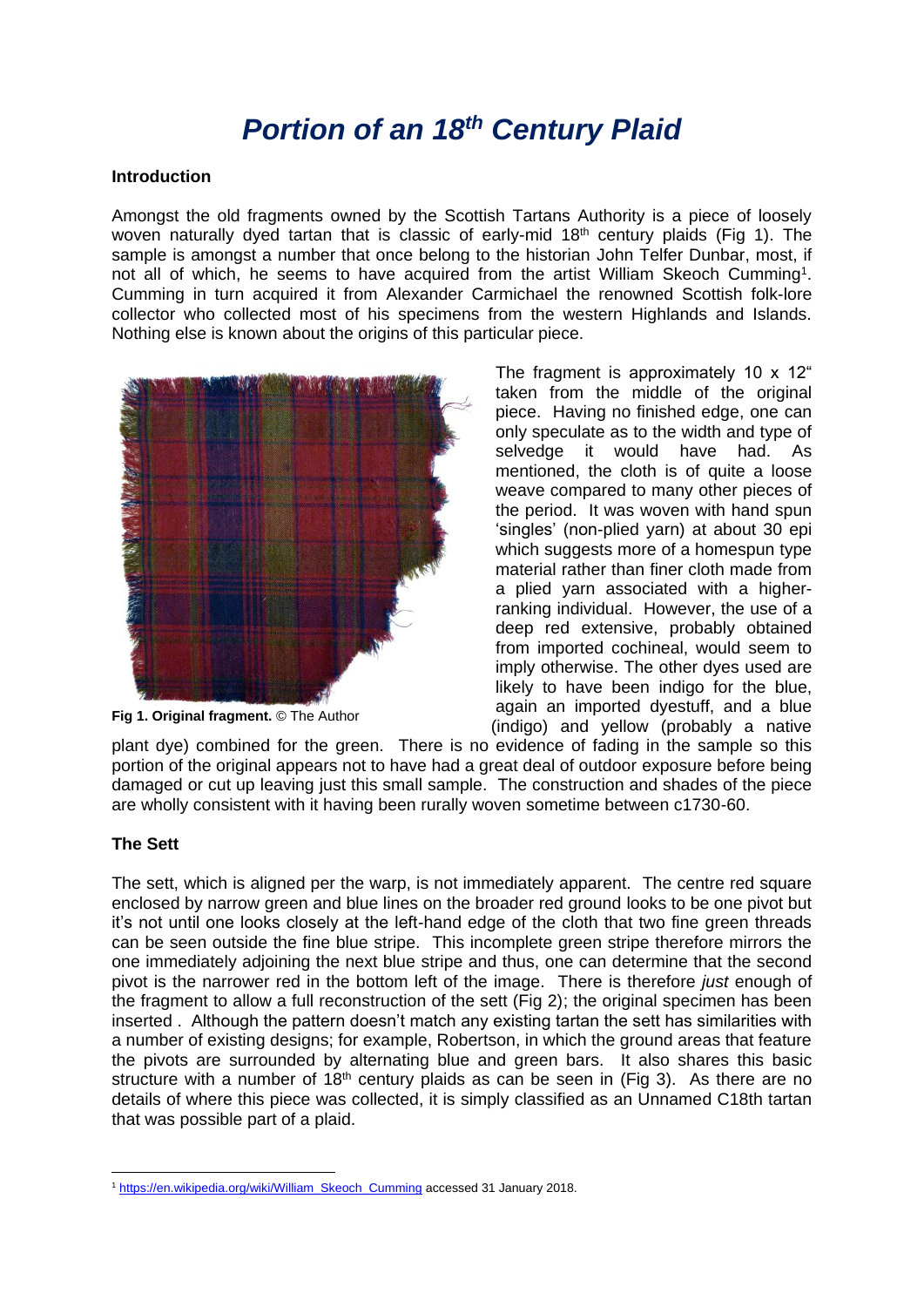

**Fig 2. Reconstruction of the sett with the original specimen aligned to it.** © The Author

In the colour stripes below the similarity between this tartan and a number of other  $18<sup>th</sup>$ century specimens is obvious. All can be described as having alternating red grounds with decorated pivots that are surrounded by blue and green bars respectively.





# **Use of the original material**

With only such a small piece of the original material surviving it's impossible to know what size the original material was, nor how it was used. It may have been used as a belted plaid, for some type of domestic used as bed hangings or some other use. The fact that the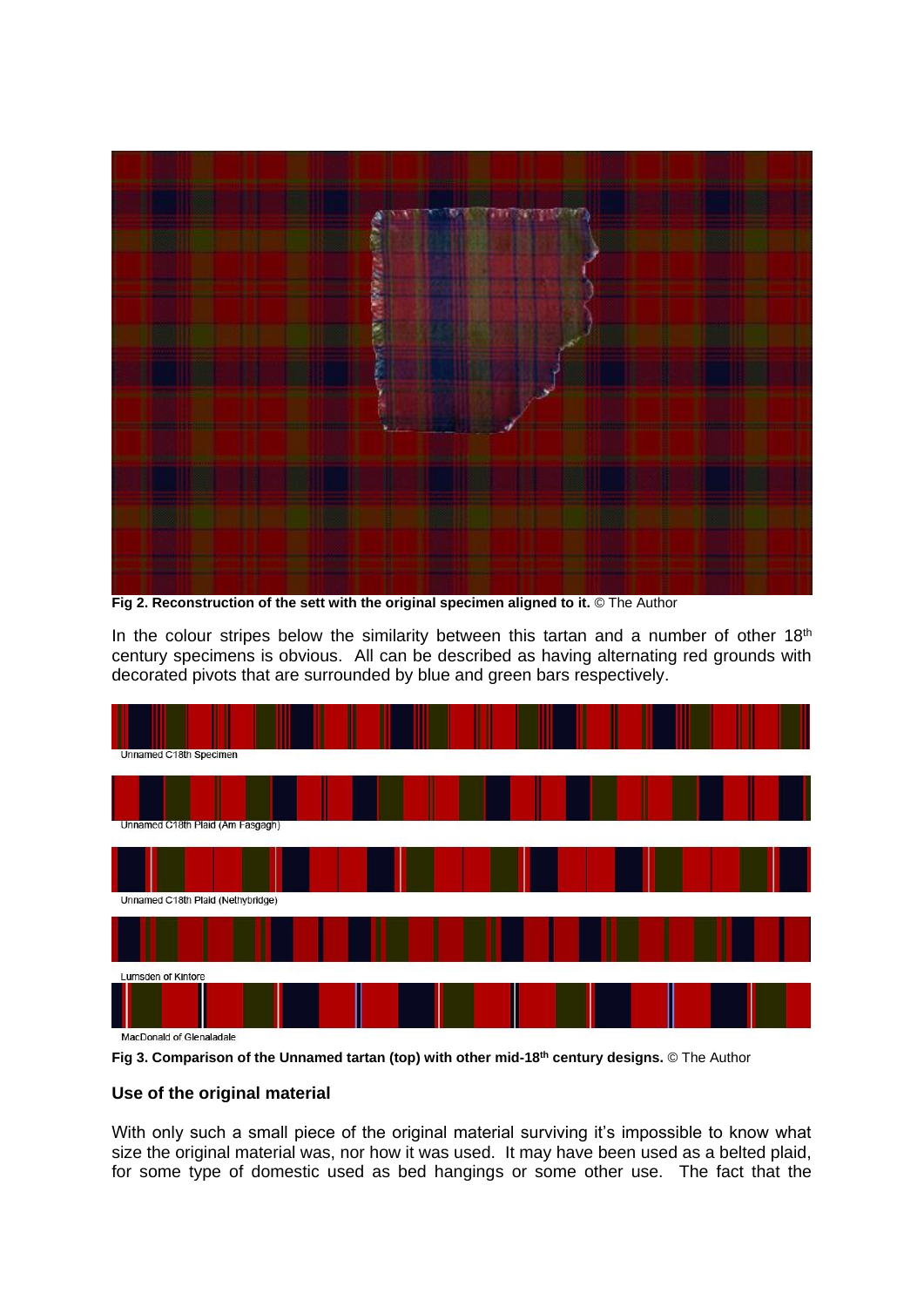fragment is not faded argues against it having been part of an everyday plaid unless not much used for some reason. Beyond that it is impossible to tell whether the cloth was single width or joined piece and whether it had a plain, herringbone, or even a decorated selvedge.

Clearly the specimen pre-dates clan tartans and there is nothing in the structure of the cloth or the sett that gives any clue as to where it was made. As Carmichael collected the majority of his specimens from the west coast and islands it's reasonable to conjecture that this piece was similarly collected there although it is entirely possible that is came from some other part of the Highlands.

Considering the pattern, sett size and quality of the material it's likely that the material would have been intended for use as a joined plaid, probably with a blue herringbone selvedge. The amount and quality of red indicates an expensive piece of cloth so it's likely that it was produced for a special event and/or a reasonably wealthy individual.

### **An Early 19th Century Reconstruction**

In 2018 the auctioneers Lyon & Turnbull sold *An Early Twentieth Century Kilt, Jacket and Trews of matching tartan and of typical form, the jacket with gilt bullion edging and with*  velvet cuffs<sup>2</sup>. The outfit<sup>3</sup> had belonged to Skeoch Cumming and was used as the model for dress a number of the characters in his tapestry *The prayer for victory, Battle of Prestonpans.* Cumming must have had access to the original specimen in order to have it copied. The identity of the weaver is unknown and the kilt is much faded but the accuracy of the reconstruction of this large sett is apparent when compared with the original (Fig 4).



**Fig 4. Comparison of the kilt sett made for Wm. Skeoch Cumming and the original material.** © The Author

# **Conclusion**

**.** 

The majoring of surviving  $18<sup>th</sup>$  century tartan specimens are fragments of once larger pieces and fragments such as the one discussed here present difficulties in their interpretation when there is no finished edge. A certain amount of speculation is therefore necessary in

<sup>&</sup>lt;sup>2</sup> Lyon and Turnbull - [An Early Twentieth Century Kilt, Jacket and Trews.](https://auctions.lyonandturnbull.com/auction-lotdetail/AN-EARLY-TWENTIETH-CENTURY-KILT%2C-JACKET-AND-TREWS/530++++++616+/++233791) Accessed on 31 Jan 2018.

 $3$  The ensemble came from the collection of the late Peter Nicholson, a leading light in Scottish castle and tower house restoration, and was on loan to the Scottish Tartan Society during the 1980s.